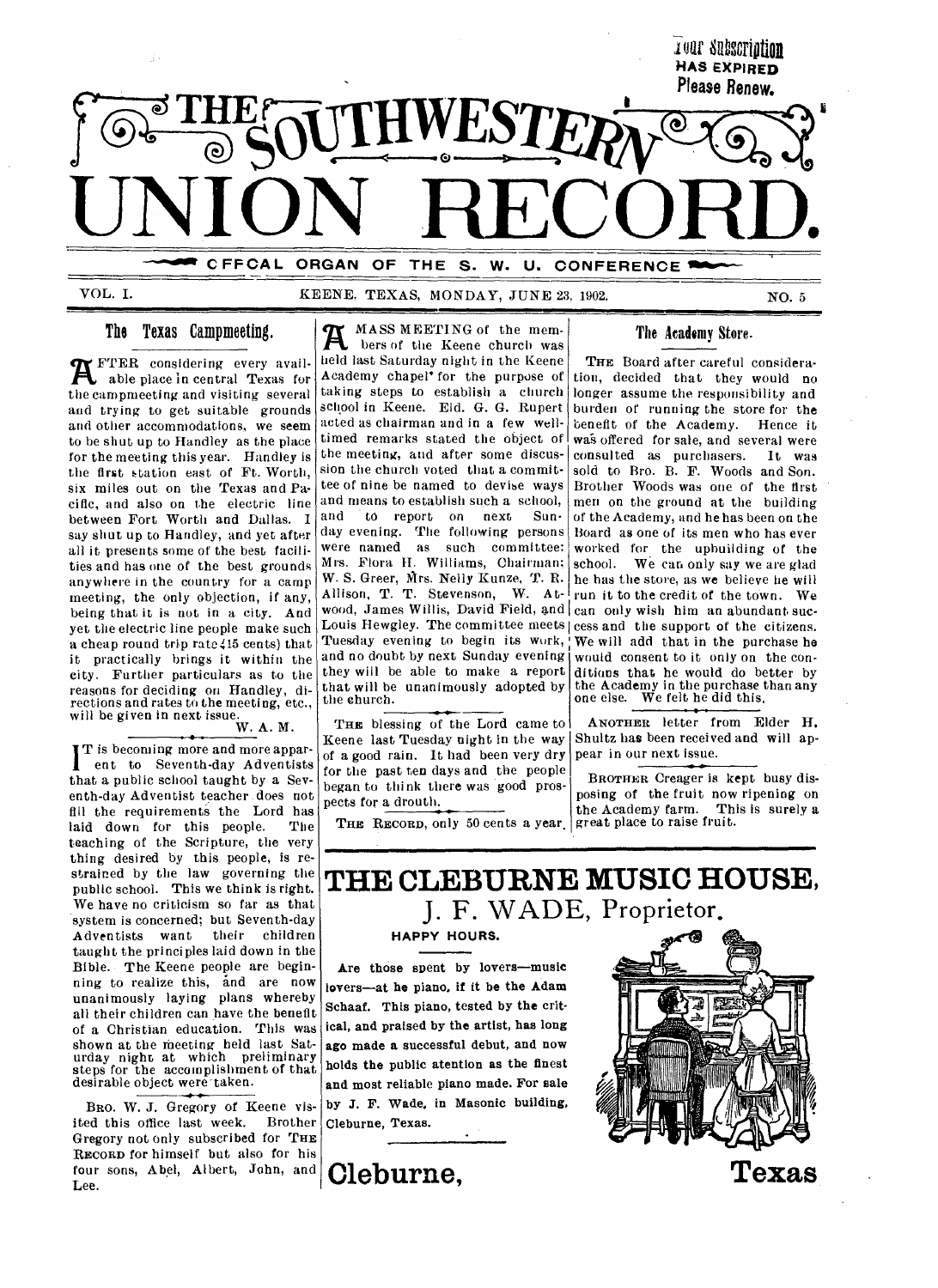# The Union Record. $\star\big|\mathbb{O}$ klahoma Department. $\big|\big|$

A WEEKLY JOURNAL Published by the Southwestern Union Conference of the Seventh-day Adventists.

G. G. RUPERT, ............... Managing Editor. JOHN B.-FITCH, ............. Assistant Editor.

## A Letter from Brother Shultz,

### *Dear Brother Rupert:*

Wa had a very pleasant trip across the sea. On May 6, we came in sight of Ireland. Many forts were seen, saying to all, It is not all peace yet. We landed at Liverpool on Wednesday, May 7. Among the crowd on the pier we recognized the faces of a number of brethren who were there to meet us. After passing the customs we hurried on board the train and soon were whirling across Merry England at the rate of over sixty miles an hour. The country is very different from what we expected to see. Every foot of ground is utilized. There is no waste land. No two fields are alike, except that all are small and fenced with hedges. The whole land resembles a park.

All too soon we reached London, the world's metropolis. Everything seemed strange and bewildering, and many years behind western progress. Soon we were located and felt at home. England, Ireland, and Scotland are but little larger than Minnesota, but the population is about 42,000,000 souls. You can form some idea of the density of the population You are scarcely out of one large city till you enter another. London has about 7,000,000 people, twice as many as there are in Texas.

The efforts to carry the message here are necessarily confined to the cities, and hence must be expensive. After twenty-four years of labor this field has eight ordained and three licensed ministers, twenty-seven churches, and about one thousand members. The Pacific Press has a branch office here. • They are cramped for room, but are willing to put up with these inconveniences rather than go in debt. We ought to rejoice that the policy of avoiding debts is taking hold of our people the world over.. No more debts, no more building of institutions until the money is in hand, this is the only plan that will fulfill Rom. 13:8. God wants his people to be where they can lend in-stead of borrowing. 0, that we would learn, the lesson to keep the commandments of the Lord; then we should be blessed and become lenders and not borrowers.

H. SHULTZ.

We are pleased to see our canvassers' reports.

Bro. J. R. Bagby has gone to Mountain Park, 0. T., to hold a series of meetings.

We have received 22 subscriptions for THE RECORD at this office since its first publication.

BROTILER Geo. Ortner writes that the Okeene Society is holding young peoples meetings regularly and all are enjoying the work.

We are receiving a good many -or. ders for the Coronation Number of the "Signs." Why can't you sell twenty-five or fifty.

SOME of our canvassers are going home to look after their harvests. Brother Baker says he leaves the work for a short time, but his family will stay out with tie company.

THE Branch Sabbath School, which was started by the Oklahoma City church, was well attended and the children in the Southern part of the city are much pleased with it.

ELDER` Haffner sends in subscriptions for' THE RECORD in nearly every letter. The German brethren are coming to the front with their subscriptions.

We sent the Keene Academy \$1,400 this week on the sale of Parables. If we will work steadily at this debt we will be out of it before very long. Let the good work go on.

ELDER, Haffner writes that he expects to organize a German church at Whitehead' the coming week. He also expects to organize an English church at Woodward in a short time.

MISSES Laura and Lucile Rupert went this week to Berrien Springs, Michigan to attend the summer school. May success attend them and may they enjoy much of the spirit of the Lora.

We received a letter which had been sent to the publishers asking for sample copies of the "Signs." The writer had found a copy of the-paper dated August, 1896, and had become verymuch interested. "Cast thy bread upon the waters for thou shalt find it after many days."

THE Helping Band of the Oklahoma City church is quite an interesting company. They meet each week to make and mend clothing, prepare articles for sale, and do a general work for both soul and body for those with whom they come in contact in the missionary work.

## Important Notice.

 $\mathbf{I}$ HIS office still has plenty to do each day. Today, June 10, we issued checks in favor of our creditors to the amount of over \$2300.00. This settles up to date, but we had to draw some on the conference treasury in order to do it. This shows the work is falling behind. The cash is not coming in as fast as the books are going out. This is the way that large debts accumulate in the tract societies. We shall do all in our power to prevent this in this confereuee, but the only way we can prevent it is to have the support of all the customers of the societies. Whenever a book passes out of the hands of the canvasser the money due the society should be sent at once, so we may have the money to meet our bills. This is the only way our credit can be main. tained. So look over the books on hand and if you bave not enough on hand to settle your account, then know there is money due the society, and it should be paid at once. The only credit due any one is the amount of books on hand, and even that should be only such as they really need. Remember that Seventh-day Adventists are trying to come to the Bible plan of owing no man anything but love. Let ail feel that this is their business, which it is, and feel that they are responsible fur the success of the society. Let all who are dealing with the society consider these statements and act accordingly.

WE are proud of THE RECORD. It is becoming a live paper for one so young in the field. We hope it will have a general circulation among all our people. It will come out soon with new type and a better quality of paper. Some doctrinal articles will appear in its columns, making it a missionary paper we can send out to all. The department of Christian Education is also of much interest to all our people, and will be appreciated by many Christian people. not of our faith who desire better for their children than their own church or the world can give. So let all work to increase the circulation of the paper,<br>and thus help to make it self supporting.

ELD. Bagby spoke in the Oklahoma City church last Sabbath in the for noon and Eider Rupert spoke at night on Christian Education and the Qualifications of Christian Teachers. Elder Rupert is laboring to fill Keene Academy with students the coming year. It is a good work and we wish him success. He is also laboring for the upbuilding of church schools in the different conferences.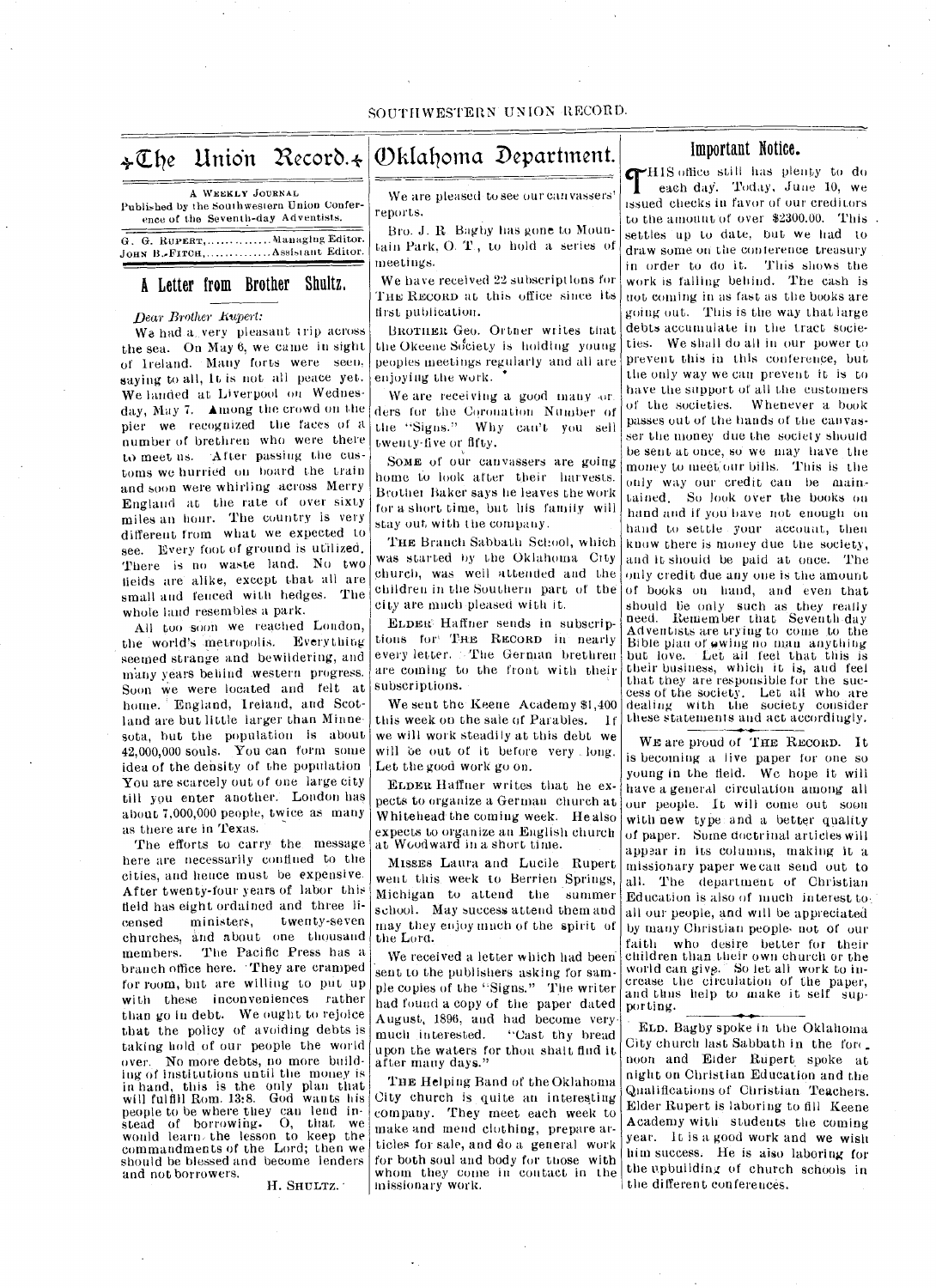## texas Vepartment.

## Field Reports.

### PALESTINE.

SINCE school has closed and the students have gone to their students have gone to their fields of labor, I thought I would give a short report of our trip and experience since leaving home:

I left home, Friday, May 30, and spent the Sabbath and Sunday with Brethren Field, Willis, and Cubley and wife, who are engaged in a a tent effort at Athens. They all seemed of good courage, but they have had a hard time to get started. Many things have come up to hinder, such as protracted meetings, stereopticon shows, etc. And besides all these difficulties was the influence of popular ministers. The attendance was small, but the same ones came regularly. Since our brethren have been in Athens there have come some two or three calls out of town. Brethren Cubly and Willis have been out and held a few meetings and stirred up quite an interest. So the seed is being sown, that God may give the increase.

Leaving Athens I came to Palestine last Tuesday. Found my wife, also Brother and Sister Harris waiting for me. We went at once to look out a location for a tent. After looking the place over and talking with several of the citizens, we decided to locate on the corner of Dallas and Sycamore streets, a very nice part of the city. The ground belongs to Mr. Goodrich, late of Cleburne. He gave us the free use of the lots, so we have our tent up and seated, and will be ready to begin our meetings to-morrow night, the 11th.

While we are getting things in readiness many are inquiring what we are going to do. Mrs. French is working with "Good Health," and has quite a number of subscriptions already. She and Sister Harris are working up a school of health. The people are very favorable to it, and it seems the work is opening up for a good meeting here.

Jessie (my daughter) is canvassing for "Best Stories" and "Gospel Primer," and up to date has sold ten Primers and two Best Stories and has eight anxious to be futher instructed in the to deliver later on. We are all of good courage and expect the Lord will work for us, and give success in His name. Surely the harvest is ripe, but the laborers are few. Pray for the work in asked<br>Palestine. H. B. FRENCH. place. Palestine. H. B. FRENCH.

## News Notes.

A VERY urgent call took Elders McCutchen and Kunze to Brenham the first of last week.

ELDER D. U. Hale passed through Dallas last Wednesday- on his way to join the tent company at Palestine.

OUR force of canvassers in the field is being increased by new ones entering every week. We now have quite a large force and nearly every one has reported excellent success. We should all earnestly pray that the threatening drouth should not interfere with their work.

WE are receiving many inquiries as to the date and place for holding the<br>campmeeting. The date, as pre-The date, as previously announced, is July 24 to August 3. We hope to be able to announce the location next week. It has been a very preplexing question as the committee desired to get a better location than last year, but our meetings are getting so large and require so much ground it is not an easy matter to find a suitable one. Elder McCutchen has given all his spare time for several weeks to an effort to find a good location. . Several places have been visited but,each seemed to lack some essential thing. One had no shade, another no good water, etc. Several other places are now. under consideration, with the probability that one will be selected this week. We hope to have a ground this year where there will be plenty of shade, and what is more important—plenty of water. Lock for announcements next week and begin to lay plans to attend, as this will be an important meeting.  $\qquad \qquad \text{C. N. W.}$ meeting. C. N. W.

FOR the encouragement of the<br>faithful canvassers who rarely faithful canvassers who rarely **T** faithful canvassers who rarely<br>ever see the full fruits of their labors in this world, Bro. Edward Seat, who, with his company of canvassers has been working in Cherokee county, reports the finding of eight families in one. community there who are keeping the Sabbath from reading the books placed in that vicinity by one of our canvassers the past year or two. Brother Seat has organized a Sabbath school with these families and now meets with them regularly on the Sabbath. He writes that they are truth, and are very desirous of having meetings held in their midst. Elder Field and his company, having closed their meeting at Athens have been asked to go with the tent to this place. Brother Seat says there is the "Object Lesson" work.

material there already for a good little, church, and it is hoped that with other recruits gained by the effort put forth there, a strong church may be established at that point. So much for the work of the canvasser. Dear fellow workers in this line, while you are traveling over the burning sands:and rolling prairies, carry ing the printed page to the homes of the people, take courage from this and similar incidents, and press on in the good work. You will see your reward in the city to come "whose maker and builder is God."

BEO. N. J. ETHEREDGE, by di-<br>
rection of the Conference, is rection of the Conference, is looking up and visiting the scattered Sabbath keepers of West Texas, traveling by his own private conveyance from place to place, and holding meetings with them and their neighbors wherever the way opens for it. Bro. J. W. Scott, of Nugent, Jones county, wrote a couple of weeks ago of a very encouraging visit and meetings by Brother Etheredge at his home. Brother Scott has been keeping the Sabbath about three years and has never seen but one or two Sabbath keepers in that time. Also, Bro. W. T. White, of Brownwood, Brown county, writes of Brother Etheredge's visit and work in that section, and ports that he has found ten families of isolated Sabbath keepers within a radius of several miles, who have promised to come together in a gene-ral meeting. They have appointed the first Sabbath in July as the time forthis meeting, when it is hoped to have help and to have these scattered<br>ones formed into a church. Brother ones formed into a church. Etheredge wrote that he was very happy in his work in the consciousness of doing something for the Lord and tine people.

SINCE writing the article which<br>appeared in last week's RECORD,<br>entitled "Push Object, Lesson Sales" appeared in last week's RECORD, entitled "Push Object Lesson Sales," or between the date of writing it and the time of its getting to print, the dry, hot weather has injured the crops materially, so that they do not give the promise they did when I wrote before, but orders can still be taken for this good book. We can be thankful that the Lord's work is not wholly dependent upon outward surroundings<br>and circumstances. Sister Maggie<br>King, of Denison. who has a babe to<br>care for, writing in regard to herquota<br>of four books, says: "I have already of four books, says: "I have already received my books and taken three orders. Have kept one myself, and loaned it to an old lady eighty-two years old who wanted to read it, but said she was not able to here orders Sister King could take three orders easily, would she not be blessed in taking a few more to make up for some one wino is too old and decrepit to sell any? And reader, "go thou and do likewise." Let us continue to press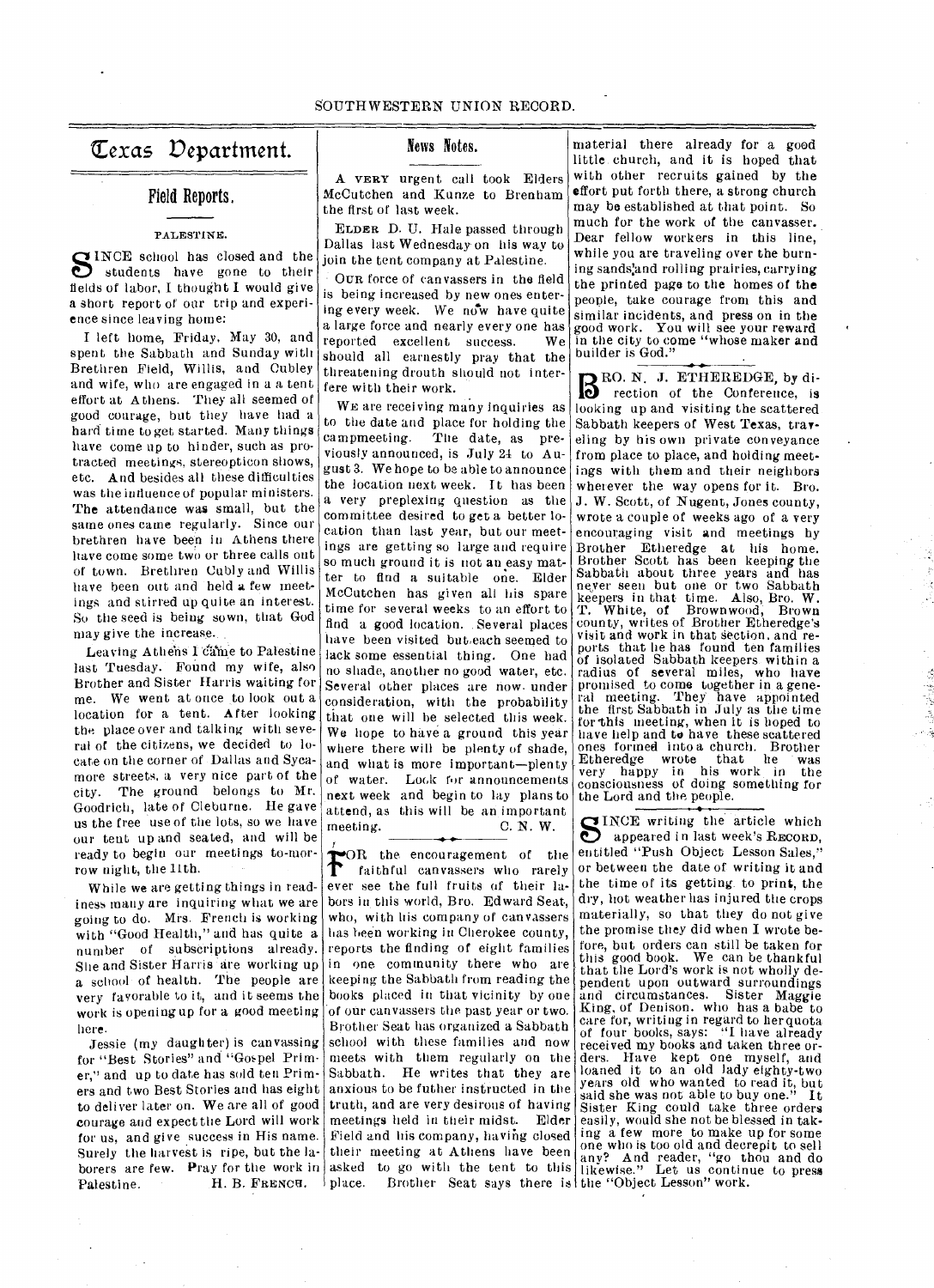## SOUTHWESTERN UNION RECORD.

# Christian Education.

This department will be conducted by G. W. DRAPER, Keene, Texas, to whom all communications on Christian Education should be addressed.

 $\mathbf{W}^{\text{E}}$  would call the special attention of teachers and others interested in church school work to the recommendations passed by the S. W. Union Conference at its session held at Topeka in April. These will be found in another column. Teachers will please notice that examinations will be held in the common branches and in Theory and Practice of Teach. ing. These examinations will probably be held in connection with the Institutes near campmeeting time.

## For What Shall We Educate Our Children?

N our plans for the good of ourselves and our families we should not lose the thought that there are some things we can not take to the world to come. In fact but one thing, and that is our minds. This is clearly shown by a few scripture texts. In 1 Cor. 15:55 we read: 0 death, where is thy sting 1 0 grave, where is thy victory ! We wake with the last thought we had in life. The shout of victory is at once given. Further, in Revelation 20 we behold Gog and Magog at the resurrection of the wicked at the end of the thousand years surrounding the Holy City to destroy the saints. This was their last work on earth before the coming of Christ. Ezekiel 38.

So we learn that there is one thing at least that goes over into the next world, and that is our thoughts. Now is there any importance to the thoughts we have in this life. All will say yes. Says the prophet Isaiah, "Let the wicked forsake his way and the unrighteous man his thoughts." Says Paul, "Casting down every high thing that exalteth itself against God, and bringing every thought into sub jection to the obedience of Christ."

Now what bearing has this on the education of our children? We answer: First, "it is better than gold," says the Psalmist, "yea, more to be desired than tine gold." We read of the time coming when they will cast their gold to the moles and bats. Riches take wings and fly away; not so with a good mind. The best inheritance any father or mother can into heaven.

leave their children is a good education A great mistake is often made by parents who love their children more than life in neglecting the mind culture and laying up treasures here in place of giving them a good Christian education. A Christian education means much; it means more than a theory; it means a practical education that will fit them for the life that now is and the life that is to come. It means to practice economy here in temporal things. It means industry. It means everything that is useful in temporal and spiritual things. It is not a narrow education. The question of education is one of the most important of all subjects. "Train up a child in the way he should go and when he becomes old wil<sup>l</sup> not depart from it.," is as true as any other scripture. The trouble with our experience with this text is that we have thought we were doing this when we were not, and a failure resulted from our efforts. Timothy did not depart from his early training. From his childhood he was acquainted with the holy scriptures, and he also<br>had a Godly parentage. The two had a Godly parentage. combined could not possibly fail. I feel sure we have much to learn in the training of our children. We have all made more or less mistakes, but let us not be discouraged in the good work.

Especially are these thoughts applicable at this time when we are so near entering into the eternal inheritance. It is more useless now than ever before to lay up for our children just on the borders of the eternal world. Now above all other times in the world's history should the Lord's people be preparing to take all their possessions over with them.

The Lord, seeing the great need of this, has prepared schools of learning where the children should be taught the things pertaining to the kingdom of God. The coming year should mark a great impetus in the educational work.. Every parent that can possibly do so should put their children in a school where they can receive a Christian education.

The Lord has not been deceiving us these past years in telling us what to do. Let us delay no longer. Begin now to ask the Lord to open the way and go to work to do what you can. It is true there are free schools; but if these principles are true which the LOrd has been giving us they are surely a dear school. Put your chil-dren under the direct rays of the light of the scriptures if you would have them saved. This is the way to carry over the treasures of earth into heaven. G. G. R.

Education.

**THERE** is much talk nowadays<br>about education. What it is about education. What it is and how best obtained puzzles many minds, while wealthy men contribute millions to the cause. States and nations tax willing and unwilling subjects for its support, and poorer people contribute their mites. The late Cecil Rhodes is credited with making a bequest of ten millions to aid young men in getting an education, and in our own country Andrew Carnegie, Senator Stanford, and others have given funds for aiding education. Very likely these men deserve less than they receive for their donations, as they could have taken a more just method of securing wealth. However, it shows the bent of their minds, and in our own ranks we see much, and yet how little, done for education. The idea holds both in the world and church that we should get the child into school as soon as possible, and then expect the teacher to get along smoothly with fifteen to fifty pupils, and in six or seven hours a day counteract all the evil and reckless habits that parents and enemies implant during the rest of the, time—yes, and for six or seven years before. Parents who have not enough interest in their children to care for them better than for their stock or machinery, can have no just regard for their position and no ground to try to direct others how to train children. Yet this very class will assume to know more than is taught in the scriptures. Remember that your every act, your very looks and manner, educate your child. You may send'him to school and it can aid him and somewhat counteract former influences, but it cannot wholly destroy them and accomplish what it could if the foundation had been well laid. Now friends, you may think that this is not correct; but it is not the violent efforts that produce the best results. "Constant chopping will "fell the greatest oak, and cutting a hair's breadth a day will sever the powerful cable." So the mason lays one brick at a time and the wall is at last completed. Likewise build daily for eternity, and the Lord will aid you in the work.

J. C. ANDERSON.

Even a handsome and costly school house, desirable as it may be in itself' may be a curse, literally a curse, if its erection and care prove such a burden as to make the employment of the best obtainable teachers impossible  $\sim$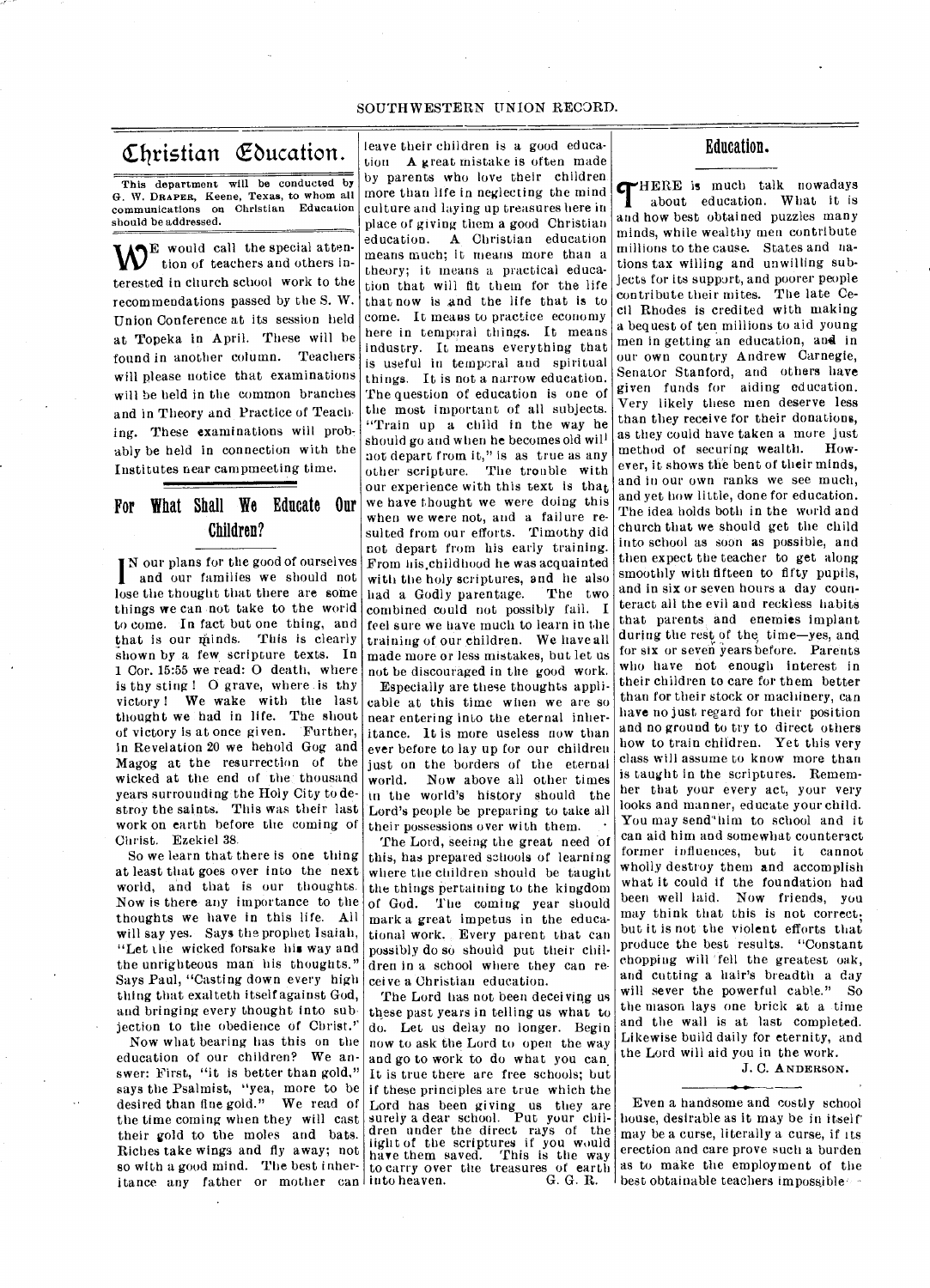**THE** following resolutions were<br>adopted by the Southwestern adopted by the Southwestern Union Conference held at Topeka. Kansas, April 16-27, 1902:

IMPROVEMENT OF TEACHERS.

Whereas—There is a demand for many more thoroughly prepared teachers, who can successfully manage church schools, therefore—

We recommend—(a) That thoroughly equipped Normal Departments be conducted at Union College and Keene Academy.

(h) That a teachers' institute be conducted in each conference, covering a period of not less than ten days, at such time arid place as shall best serve the interests of each conference, presumably at the close of the campmeeting.

(c) That each teacher be required to pass an examination as to literary course, works great detriment to our qualifications and in Theory and Practice of Teaching; and that a certificate, either first or second grade, be issued, showing that the nolder is qualified to take up church school work, and gives evidence of spiritual fitness to be entrusted with thesacred responsibilities of a. teacher, the lists of questions to be made out by the Educational Secretary, said certificate to be signed by the president of the conference and the State Superintendent.

CAMPAIGN OF CHRISTIAN EDUCATION. Whereas-The proper understanding of Christiau Education is essential, therefore—

Resolved—That we put forth earnest efforts to place the principles of Christian Education before all our people:—

(a) By the circulation of literature setting forth these principles, especially "CHRISTIAN SCHOOLS,"<br>and "HOME AND CHURCH and "HOME AND CHURCH SCHOOL MANUAL," and by the general circulation of the "Advocate of Christian Education."

(b) By means of church school and Sabbath-school conventions.

**EXT** We are sending this number of THE RECORD to all teachers and others interested in church school work whose addresses we have been able to obtain. Please subscribe and receive it regularly.

GOD will not ask us by what gate we entered the heavenly road.

RELIGION IS like printed music, valueless until translated into being.

THE RECORD, only 50 cents a year. God.

## The Tobacco Habit.

**MANY** physicians never realize the detrimental effects of tobacco on some of their patients. Yet it is common to read about "tobacco heart" and other results that follow the habit of using tobocco.

There is no doubt that some persons cannot use tobacco in any form, or in any amount, without positive injury. In persons who are of nervous temperament, we will generally find that tobacco will produce functional heart disease, and this, too, is very often associated with gastric catarrh, or some other affections. I have seen many cases of catarrh of the stomach, which resulted from the constant and liberal employment of tobacco. Tobacco, either smoked or chewed, causes the greatest activity of the salivary glands, and in this way, of patient.

Patients come to us, complaining of pain in the region of the heart; along with this is associated palpitation, which always causes the patient<br>alarm. These symptoms may be These symptoms may be found in many, and, I might say, are due to excessive use of tobacco. Patients will also apply who complain of sick stomach after eating, with or without palpitation of the heart. These and other symptoms will almost invariable be found associated with tobacco poison.*—the Medical. Summary.* 

ONE of the most interesting and successful Missions in Africa is that of the Church of England in Uganda, on the shores of the great inland sea, the Victoria Nyanza. Ac'cording to the policy of this mission the missionaries were to do nothing that the native preacher could do, to grant no money which the native Christians could raise, and to take no responsibility that could be laid on the native  $\begin{bmatrix} 1 & 0 \\ 0 & 0 \end{bmatrix}$  in the mission. ary was to train native evangelists and teachers; the latter were to do the rest. Not a dollar of European money goes to support the two thousand native evangelists. The native Christians provide it. Natives build,. support, repair, the churches, and also the schools. Converts are from the first impressed. with the sense of the duty, privilege, and responsibility of supporting and spreading the Gospel, and one in every five is doing some kind of work.

COWARDLY fear finds no favor With

## Resolutions. The Tobacco Habit. Talk No Words of Censure.

THE following Testimony which has<br>come to our people in regard to come to our people in regard to the publishing house in Norway, is applicable to the people of the Southwestern Union Conference, in lifting the debt that now rests upon the Keene Industrial Academy:—

"Talk no words of censure. Lay not the blame upon this one or that one. It is a fact that there is now need of the help which all can bring to heal the breach that' has been made. Do it cheerfully. Do it nobly. Come up to the help of the Lord, to the help of the Lord against the mighty. Redeem at once the institution that is in great peril. This can be done if all will take hold interestedly, and redeem this heavily-debt-burdened institution: and in doing this the blessing of Lord will be upon you. It can be done, and in the name of the Lord lay hold of it. Let all work with courage and with cheerfulness and with joy, and this work will prove a great blessing in the experience of all who lay hold of it and and carry it through successfully."

## Spear Points,

TIME does not discount God's checks. CONVERSION IS more wonderful than creation.

THE thorns of difficulty may surround the grapes of reward.

THE nearer our relation to God the greater our obligation.

THE most liberal creed is the one that takes in the greatest need.

THE preacher who would shine as a star will not reflect the glory of the sun of righteousness.

TOMORROW'S burden is never/too heavy for tomorrow.  $\mathcal{L} = \mathcal{L} \sqrt{\mathcal{L}}$ 

THERE is no hope for a man until he has no hope in himself.

THE sufferings of the teacher may mean the scattering of his truth.

STAINS that would not be seen on the sinner look black on the saint.

IF God loved us when we were rebels will He forget us as His children.

ONE reason why there are so many pennies in every collection is because we have no smaller coin.

THE upright man will be downright in many things.

FooLs exhaust all their money in buying purses to hold it.

You cannot give light to the world without burning yourself.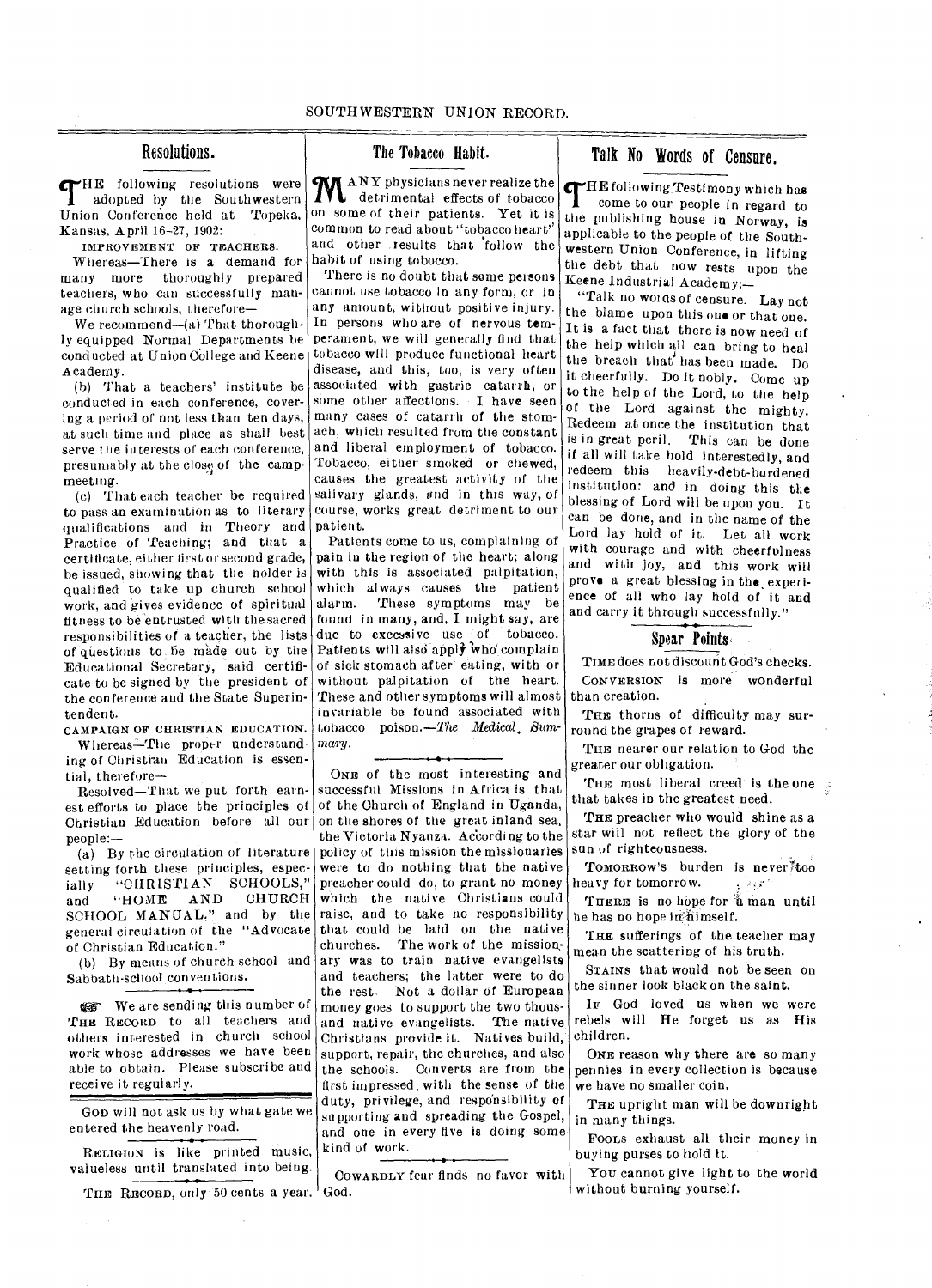## SPECIAL RATES.

Of the Missouri Kansas and Texas Railway Company of Texas.

MUSIC TEACHERS' NATIONAL ASSO-CIATION.—Put-in-Bay, Ohio. July 1 to 4. Fare, one and one third fare on the certificate plan.

CHICAGO, ILLINOIS. — Summer Institute Meeting. Rate one fare plus \$2.00 for the round trip. Sell June 16. 17, 21, and 24. Final limit, September 15, 1902.

MONT EAGLE, TENNESSEE.—Monteagle Sunday School Institute. - Rate one first class limited fare fur the round trip. Sell August 7, 8, 9 and 10. Limit for return, August 25, 1902.

DENVER,.. COLORADO.—Triennial Convention International Sunday School Association, June 26 to July 2,<br>1902. Dates of sale June 23 and 24. Dates of sale June 23 and 24. Final limit July 31, 1902. These tickets will be extended to August 31, by presenting receipt for side trip excursion tickets as authorized by Colorado- Terminal Lines. All tickets allow of stopovers between Pueblo and Denver. --Rate: One first class fare plus \$2.00.

ST. LOUIS, MISSOURI.—Summer Institute Meeting. Dates of sale June 16, 17, 21, and 24. Final limit Sep $tember$  15. Rate one fare plus  $$2.00$ for the round trip.

SPECIAL TOURISTS RATES—to Boulder, Colorado Springs, Denver, Pueblo, and. Trinidad. Colorado. Rate one fare plus two dollars for the round trip. Selling dates daily during the months of June, July, August, and September.- Final limit, leave destination on or before October 31, 1902.

NASHVILLE, TENNESSEE.—Peabody College Summer School. Rate one first class limited fare for the round trip Dates of sale June 27, 28, 29, July 3, 4, and 5, 1902. Final limit July 31. Au extention of final limit may be srcured by depositing ticket with Joint Agent on or before July 31, and upon payment of 50 cents limit will be extended until September 30, 1902.

LOCAL time table of trains arriving and departing on the M. K. & **T.** Rail way, at Alvarado, Texas, in effect June 25, 1902:

SOUTH BOUND.- $No. 3, 8.35 A. M.$ ; No. 1, 7.00 P. M.; No. 15, flyer, 9.20 P. N.

NORTH BOUND.—No. 2. 11.19 A. M.; No 4, 9.58 P. M.; No 16, flyer, 7.12 A. M. No passenger service on any freight trains.

J. F. Cox, Agent, Alvarado.

## Campmeetings •

THE following are the campmeeting dates for the States in the Southwestern Union Conference:

Little Rock, Arkansas, July 10 to 20 Texas, July 24 to August 3. Oklahoina, August 21 to September

1, 1902

Read it and see what our people are doing.

BROTHER and Sister Jas. P. Frishour of Hydro, 0. T., attended the Sabbath-school Convention in Oklahoma City last week.

WANTED.—Au able-bodied girl or woman in Keene, to do general house work for a family of three. Inquire of A. P. WESLEY, Keene, Texas.

THE RECORD, only 50 cents a year.  $\Box$   $\Box$  Now is the time to subscribe ead it and see what our people are for THE SOUTHWESTERN UNION RECorn, only 50 cents a year.

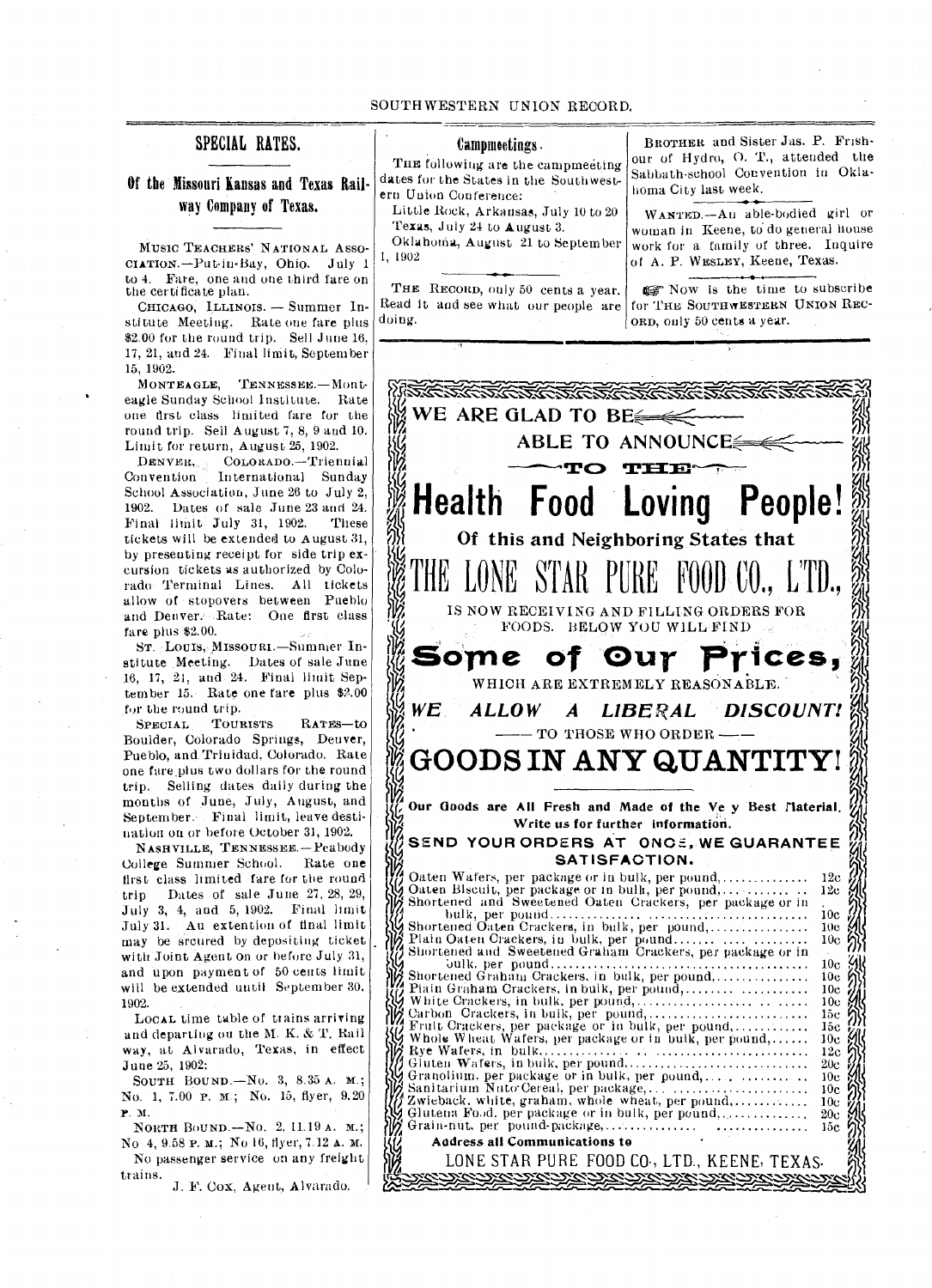## SOUTHWESTERN UNION RECORD.

## Arkansas Department.

## North Arkansas.

SOME have made inquiry concern-<br>ing this State and its advaning this State and its advantages. 1 have been here for a year and a half and have seen the people pass through the hardest experiences from a failure of crops that they have ever been called upon to bear; while the last year in many respects was the hardest that 'ever passed over this part of the State. The-people have, or at least a very few indeed, suffered for the want of the necessaries of life. Whereas in many counties the same drouth would have caused perhaps from three to five times the amount of suffering. Why is this? There is a reason for it. I can not see any other reason than the advantages that this county has over some others. Most all kinds of fruits do well here. North Arkansas surpasses any part of the United States (California not excepted), in the flavor of the fruits and produce. Most all kinds of small fruit are a natural growth, blackberries, raspberries, strawberries, gooseberries, and summer huckle berries grapes, and plums, all grow wild, and when cultivated produce excellent fruit. Most all vegetables do well, cabbage, beets, and both Irish and sweet potatoes are easily raised and all are easily kept over the winter so a person can have vegetables the year round of their own raising, which is not the case in many places in the South There is a good range for cattle which lasts as a rule from April until Christmas. The timber in places is heavy and valuable. We have a high and healthy location with plenty of good water.

There are some disadvantages also. I am speaking only of the mountainous or fruit district. This is a rough country, hilly and rocky, but free from malaria. There is considerable vacant land on the mountains. Out of 160 acres one can get from forty to 100 acres of good farming land, and the remainder is rough. We would be glad to correspond with any one desiring to locate in this state.

Address, JAMEs DICKERSON, Searvan, Van Buren Co., Ark.

## Our Yearly Feast,

COME to the campmeeting at Lit-<br>the Rock, July 10-20. Plans are tle Rock, July 10-20. Plans are being laid to make everything of a practical nature. This feast will not doing.

be for the stomach but for the soul. Nevertheless the stomach will not be forgotten or neglected, for we hope to have teaching and practical demonstration that will make us wiser in regard to ourselves, so that through the stomach we may be able to build up strong bodies and clear brains. Then we can comprehend and appreciate the truth for these days. The Lord says, "Take heed to yourselves that yotir hearts be not overcharged with surfeiting and druokenness and the cares of this life so that day come upon you unawares "—Luke 21:34. Let all come to this feast, for the Lord has called us. Come and let us study together in a practical way how we may eat for strength, (Eccl. 10:17) and also how to cast our care upon Him.-1 Pet. 5:7.

If possible simple treatments will be taught, such as giving fomenta-Lions, compresses, etc. Instruction will be given in plain healthful cooking. We want to make this of such a practical nature that it will be of use to the sisters in preparing food in their homes. Begin to plan now to come. Let every one of God's children pray that this may be a sitting with Jesus in heavenly places, that we may be made strong for his work. **U. BENDER.** 

## Campmeeting.

**W**<sup>HILE</sup> your attention has heen called to our State campmeetcalled to our State campmeeting which is to he held in Little Rock, from the 10th to the 20th of July, we feel impressed to keep the thought before you; trusting that you are all planning to attend this annual gathering, which increases in importance, as we see the day approaching. We are living in the last days and need every means of grace to fit us for the work, and to help us to keep pace with the message. The campmeeting is the place where we can spend the time in studying how best to carry on the work to which we have been called. In order to get the good we may from it, we should make it a special time of seeking the Lord for help to so live that He can trust us with His Holy Spirit that we may have a closer walk with God.

All who want tents, please don't forget to send your order to the Tract Society, before the time to ship them.

PROF. J. C. Anderson<sup>-</sup> wishes to correspond with those who desire to teach church schools in Arkansas.

THE RECORD, only 50 cents a year. Read it and see what our people are Little Rock.

**I CAME** to Little Rock May 14 to spend three months in labor here. CAME to Little Rock May 14 to May 27, Bro. V. B. Watts and I began tent meetings.. Our attendance has not been large. Last Sunday night there were about two hundred present to hear a lecture on Matthew 24, illustrated by a stereopticon; and at the close of the lecture we sold a good deal of literature. There are about thirty who- seem interested. We could find employment for a good many young people in the work here. Are there not many planning to attend the campmeeting who could come at once and help us in our work. We have our hands full of visiting, and the more we visit the more places we find to visit. The work of such helpers could be made self sustaining. We would be glad to hear from any who can come.

R. W. PARMELE.

## Prairie Grove,

 $\mathbf{W}^{\text{E are still pushing the battle at}}$  this place. The attendance has not been large, yet they have been very quiet and attentive. We cannot tell what the interest is as yet, for everything in town seems to be as dry as a bone when it comes to religion going any further than meetings, entertainments, and childrens' exercises. We have presented the Signs of the Times, and the Development of the Beast and His Image. To-night, June 9, the Sabbath will be given, and we hope soon to see some get stirred up; then we will knew more definitely what to do. We pray for a harvest of souls here. We ask that everywhere we may be remembered in prayer.

H. CLAY GRIFFIN. URBANUS BENDER.

## Jonesboro,

**THERE** are several canvassing this<br>place and the surrounding coun-<br>try who make this their stopping HERE are several canvassing this place and the surrounding counplace. We hold Sabbath school and prayer meetings at my tent, giving out tracts and pagers, loaning books, and giving Bible readings. Five have begun to keep the Sabbath and others are interested. • The people are inquiring about tent meetings. We need literature on the vital points of our faith.

A. R. SONGER.

READ THE RECORD, the official organ of the Southwestern Union Conference.